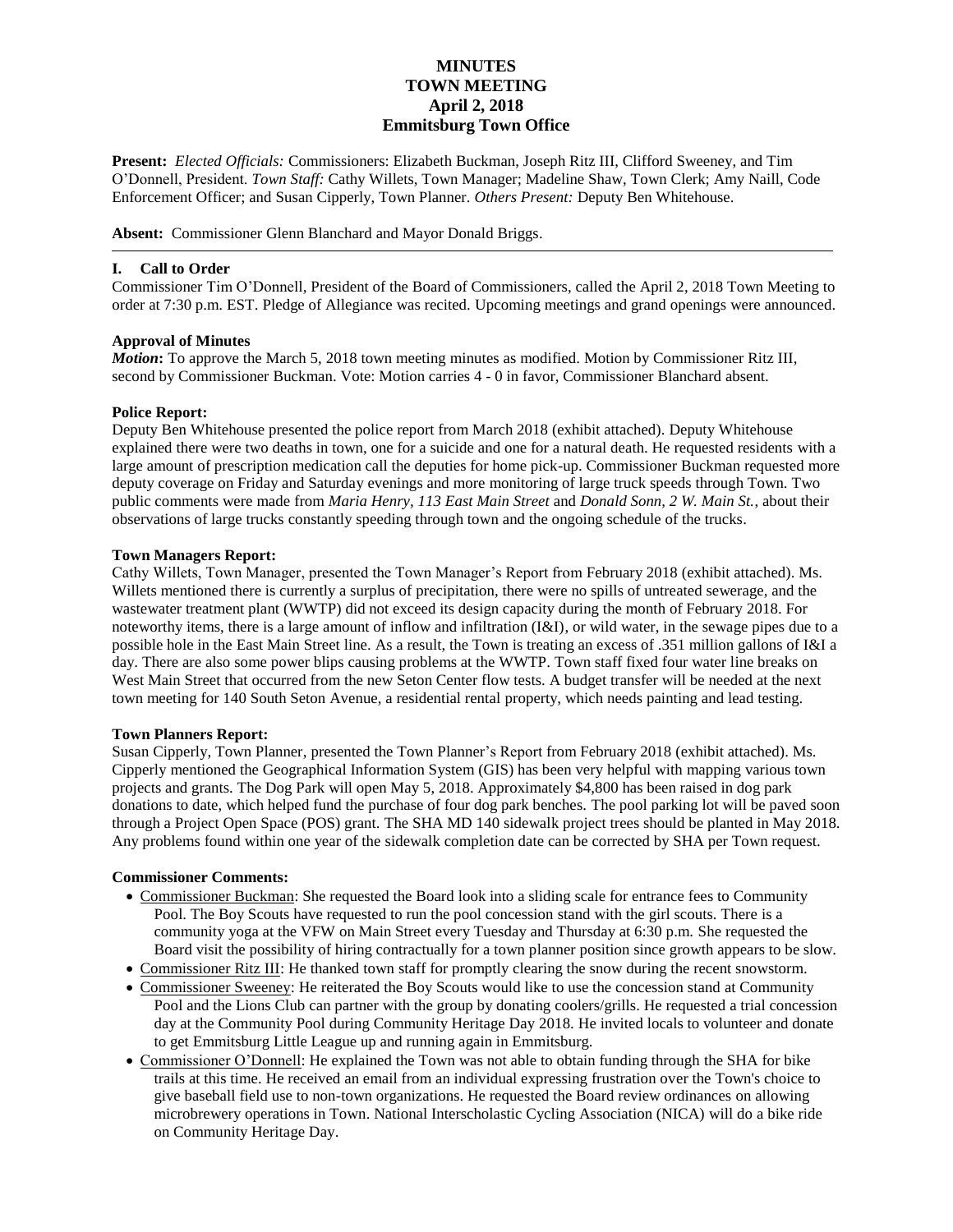### **Mayor's Comments:**

None. Mayor Briggs absent.

### **Public Comments:**

None. Comments are in relation to agenda item number three.

### **Administrative Business:**

- I. Proclamation: April as National Child Abuse Prevention Month: Lynn Davis, Director of the Child Advocacy Center, and Cindy Miller, President of the Friends of the Child Advocacy Center, thanked the commissioners and Town for making April 2018 Child Abuse Awareness Month and allowing pinwheels to be "planted" in front of the Emmitsburg Community Center. Ms. Davis explained 200+ children use the resources through their center. Commissioner O'Donnell read the proclamation.
- II. Proclamation: Arbor Day Observance on April 28, 2018: Ms. Willets explained the proclamation is needed to become Tree City USA certified in Emmitsburg. The tree-planting event is scheduled for Saturday April 28, 2018 in Community Park. Commissioner O'Donnell read the proclamation.
- III. Recommendations Related to Multi-User Trail Route: Commissioner O'Donnell explained the grant application procedures have changed, so the Trail Conservancy is not pursuing the Emmitsburg trail grant anymore. As a result, it is unlikely new trails, such as the orange trail, will be built in summer 2018. Commissioner O'Donnell will update the Board if anything changes.

### **Consent Agenda:**

None

# **Treasurer's Report:**

Ms. Willets presented the Treasurer's Report for March 2018 in lieu of Commissioner Blanchard's absence (exhibit in April 2, 2018 agenda packet). The operating balance forward is \$5,298,146. The top 10 check amounts are listed.

### **Planning Commission Report:**

None. There was no meeting in March 2018.

# **II. Agenda Items**

Agenda Item #1- Frederick County Harm Reduction and Syringe Service Programs: This item has been postponed to the May 7, 2018 town meeting (per Frederick County's request) pending Board agenda approval.

Agenda Item #2- Update to Parking Policy and Ordinances for Discussion: Ms. Willets explained Amy Naill, Parking and Code Enforcement Officer, researched about 30 other municipalities for these items. The current parking citation rates have been the same since 1999. In 2004 the parking meter rates were raised to 0.25 cents an hour or 0.10 cents for 15 minutes. For Policy 18-03 town staff recommends increasing the overtime parking fine from \$5.00 to \$10.00 since it has not been raised since 1999. Policy 18-05 would require at least a 24-hour notice on parking meter reservations and a fee increase from \$2.00 to \$5.00 to help recuperate town costs. John Clapp, Town Attorney, reviewed all the ordinances and policies presented. Ms. Willets proceeded by reading the changes in ordinances 18-03, 18-04, 18-05 and 18-06. The majority of the changes bring the town code up to Maryland Vehicle Law, which precedes Town Code. The Board requested modification to Ordinance 18-04 under "Repair Work Performed on Vehicles" by adding a forty-eight (48) hour period and the word "beyond" get added under "Parking Near Fire Hydrants, Intersections, Etc." number three. Ms. Naill stated these updates will help her perform her job to the best of her ability, and the changes are not to target residents but to improve safety. The Board requested town staff research businesses renting a specific metered parking space for an extended (monthly) period of time.

Agenda Item #3- Presentation by Town Staff on Short Term Transient Rentals: Susan Cipperly, Town Planner, presented a PowerPoint on short-term transient rentals (STTR). She explained STTR are not addressed in the Town code like hotels, bed and breakfasts and boarding houses. The disadvantages of STTR were reviewed: renters are strangers, security concerns, noise, possible property damage, fraudulent listings, unfair competition, no public notice, neighbor hostility and hotel health/safety codes do not apply. To combat these concerns, Ms. Cipperly suggested limiting the number of STTR, requiring STTR managers be available 24/7 and requiring licensing and permitting.